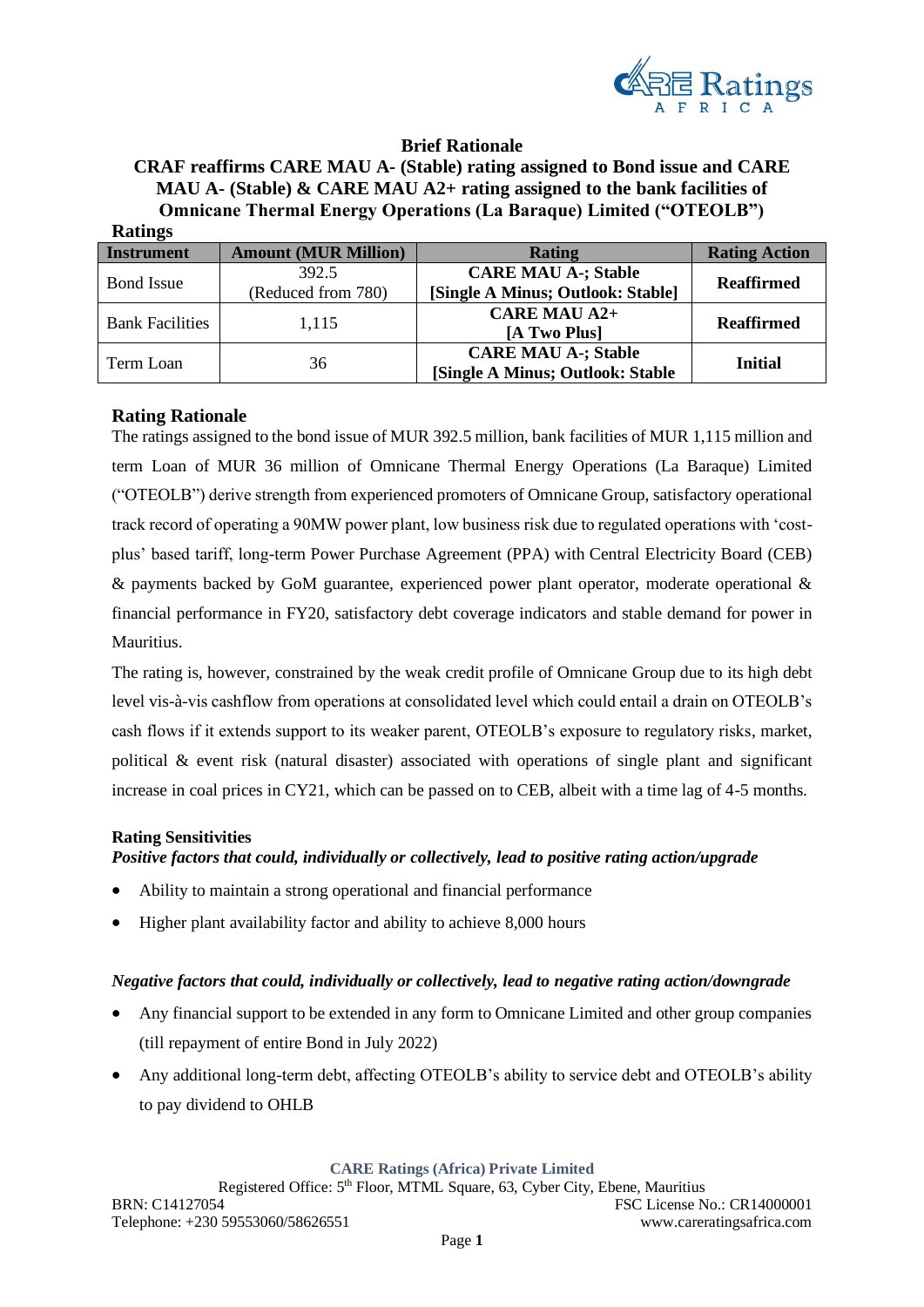

# **BACKGROUND**

Incorporated in 2005, by Omnicane Group (Omnicane Limited and subsidiaries; "Omnicane Group"), Omnicane Thermal Energy Operations (La Baraque) Limited ("OTEOLB") owns and operates 90 MW (45 MW\*2) coal and bagasse based powerplant located in the Southern part of Mauritius (La Baraque, L'Escalier). In 2005, OTEOLB decided to construct and operate a coal and bagasse based 90 MW (45MW\*2) powerplant next to its sugar mill in La Baraque. The power plant became operational on August 1, 2007.

**Power Purchase Agreement:** The PPA has been signed with CEB for an Initial period of 20 years from the Final Commercial Operation Date -i.e., 01 August 2007. The 90MW power plant was constructed by Albioma (one of the shareholders) at an aggregate cost of MUR 4.0 billion (debt- MUR 3.2 billion and equity – MUR 0.8 billion i.e., debt: equity ratio of 80:20). The financing cost and commercial operational date was within the PPA terms. The dual fuel system of the bagasse and coal fired cogeneration plant allows for continuous generation of power throughout the year due to bagasse being used as main fuel during harvest season (June-December) and coal being the primary fuel for the remaining months.

**Shareholders**: Omnicane Holdings (La Baraque) Thermal Energy Limited ("OHLB") holds 60% stake in OTEOLB. The other two shareholders of OTEOLB are Albioma (25%) and Sugar Investment Trust (15%).

OHLB (rated CARE MAU A-; Stable) is a wholly owned subsidiary of Omnicane Limited. Incorporated in 1926, Omnicane Limited is a public company (listed on the Stock Exchange of Mauritius) engaged in the cultivation of sugarcane, production of refined sugar, bioethanol, and thermal energy.

Albioma is a French company (listed in the NYSE Euronext Regulated Market in Paris) with over 30 years of operations, which commissioned the world's first hybrid bagasse/coal cogeneration plant (62 MW) on Reunion Island in 1992. In 2000, Albioma commissioned its first bagasse/coal power plant (70 MW) of Mauritius. In 2007, the company commissioned the 90 MW bagasse/coal power plant for OTEOLB in Mauritius. Since incorporation, OTEOLB's plant operation and maintenance is supervised by officials of Albioma. As on June 30, 2021, Albioma has an installed capacity of 910 MW of solar and bagasse/coal cogeneration power plant located in France, Mauritius, Reunion Island, Brazil, and other French territories.

Sugar Investment Trust (SIT), a corporate body established in 1994 by an Act of Parliament, was set up as a participation scheme offering sugar cane planters and employees of the sugar industry the opportunity to participate in the ownership of sugar milling companies through equity. GoM owns 6.5% and National Pension Fund owns 10.6% stake in SIT.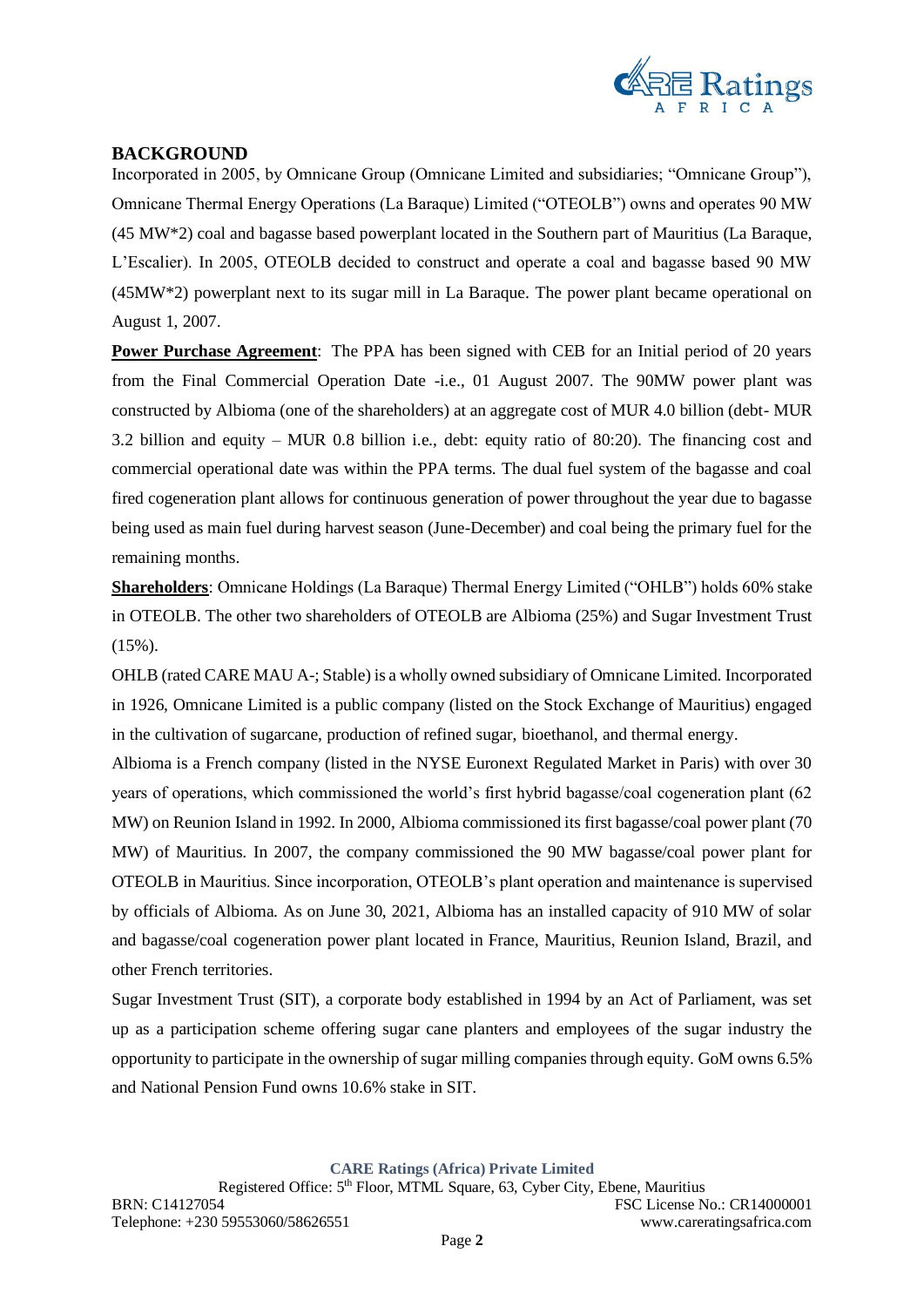

**Operation and Maintenance of the Plant:** OTEOLB has entered into an agreement with Albioma for construction, operation, and maintenance of the plant. The technical services agreement with Albioma for operation and maintenance of the plant is as per the agreed terms of the PPA. In the PPA there are different charges to be paid by CEB. These charges include the cost of operation and maintenance. A reference amount for each of these charges are listed in the PPA, together with the respective indexation formula applicable annually. This reference amount corresponds on normal cost of operation and maintenance.

**Management:** OTEOLB is a professionally managed company. It is governed by an 8-member Board of Directors comprising of 3 executive members and 5 non-executive members, including a director from Albioma. Mr. Jacques M. d'Unienville (CEO of Omnicane Limited) is the Chairman of the Board.

**Performance:** In FY20, revenue from sale of energy was lower due to lower electricity production (as the plant was unavailable for one month due to delay in repairs and maintenance during the lockdown period). It operated for only 7,693 hours in FY20. Accordingly, the plant was available for less than the minimum hours and OTEOLB received Mur 799 million from CEB (i.e., 96% of the total capacity charge).

During the normal maintenance undertaken in February-March 2020, a team of engineers came from France for overhauling of the turbine and the plant. Due to COVID-19 pandemic they left without completing the full overhauling within the stipulated period of one month. The local team had to complete the work which entailed higher cost and higher no. of days leading to lower availability of the plant and higher maintenance cost. Other expenses also increased due to higher ash related expenses. Accordingly, the company witnessed a dip in EBIT in FY20 vis-à-vis FY19.

Overall gearing has improved to 0.51x times as on Dec 31, 2020, as compared to 0.85x times as on Dec 31, 2019, due to scheduled repayment of the term loan/Bond. Interest coverage was satisfactory. The company generated cashflow of MUR 343 million. There was a release of DSRA of MUR 91 million. The company utilized the same to repay Mur 228 million of term loan and Mur 100 million of Bond.

### **Bond issue**:

OTEOLB issued Bonds aggregating to MUR 780 million on July 30, 2020, to repay its existing high-cost term loan (MUR 768 million) and meet its issue expenses. OTEOLB has already repaid MUR 428 million in 2020 and MUR 300 million in 2021. The bond has been reduced to MUR 392.5 million and the repayment is as follows:

### **Short term Rating analysis:**

In FY20, OTEOLB has MUR 100 million of overdraft facility and Mur 325 million of Letter of Credit (L/C) and import loan facility. It also has Mur 90 million of Bank Guarantee from banks extended to CEB.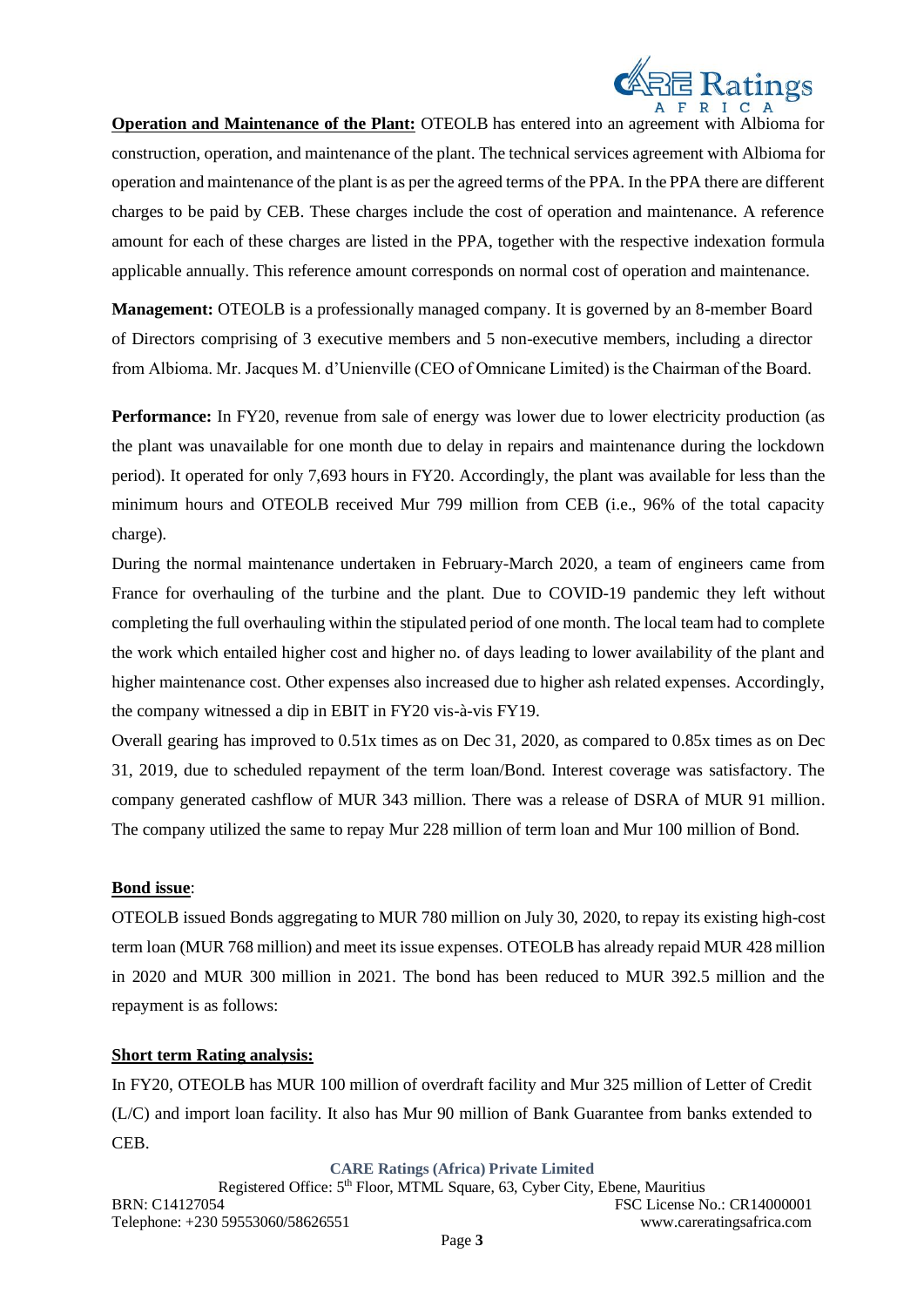

The Letter of Credit/Import Loan are mainly used for import of coal (upon receipt of coal) and are repaid from the receipt of sale proceeds from Central Electricity Board. Coal purchase and delivery are under CEB's responsibility and the coal price, forex fluctuation is a fully pass-through item. While utilisation of overdraft was around 20-25% in CY20, utilisation was L/C facility was 75-80% in CY20. However, with increase in coal prices and higher freight cost in CY21, the company's utilisation of overdraft and L/C facility increased to almost 100% in beginning of CY21. While higher coal cost is being passed on to CEB, but with a time lag of 4-5 months, the company approached its bankers for additional L/C facility and bill discounting facility. The same was approved by the bankers in July/August 2021. In between Jan-August 2021, overdraft utilisation was around 80% and L/C facility utilisation was around 80-85%.

**Term loan for new Rotor**: In FY18, the company's plant faced a lightning strike which impacted its rotor. The company didn't have a spare rotor and hence the plant was closed for more 2-3 months. The entire loss arising out of lower generation, cost of new rotor and installing of the new rotor was borne by the Insurance company. However, the Insurance company advised OTEOLB to maintain a spare rotor or increase in premium by Mur 7-8 million per annum. In order to reduce insurance premium and uncertainty of generation loss, the company purchased a new spare rotor at a cost of MUR 36 million. The same was funded by a term loan from SBM, with an annual repayment of Mur 7 million.

#### **Disclaimer**

CARE Ratings (Africa) Private Limited ("CRAF")'s ratings are opinions on the likelihood of timely payment of the obligations under the rated instrument and are not recommendations to sanction, renew, disburse or recall the concerned bank facilities or to buy, sell or hold any security. CRAF's ratings do not convey suitability or price for the investor. CRAF's ratings do not constitute an audit on the rated entity. CRAF has based its ratings/outlooks on information obtained from sources believed by it to be accurate and reliable. CRAF does not, however, guarantee the accuracy, adequacy or completeness of any information and is not responsible for any errors or omissions or for the results obtained from the use of such information. Most entities whose bank facilities/instruments are rated by CRAF have paid a credit rating fee, based on the amount and type of bank facilities/instruments. CRAF may also have other commercial transactions with the entity. In case of partnership/proprietary concerns, the rating /outlook assigned by CRAF is, inter-alia, based on the capital deployed by the partners/proprietor and the financial strength of the firm at present. The rating/outlook may undergo change in case of withdrawal of capital or the unsecured loans brought in by the partners/proprietor in addition to the financial performance and other relevant factors. CRAF is not responsible for any errors and states that it has no financial liability whatsoever to the users of CRAF's rating. Our ratings do not factor in any rating related trigger clauses as per the terms of the facility/instrument, which may involve acceleration of payments in case of rating downgrades. However, if any such clauses are introduced and if triggered, the ratings may see volatility and sharp downgrades.

**CARE Ratings (Africa) Private Limited**

Registered Office: 5<sup>th</sup> Floor, MTML Square, 63, Cyber City, Ebene, Mauritius BRN: C14127054 FSC License No.: CR14000001 Telephone: +230 59553060/58626551 www.careratingsafrica.com